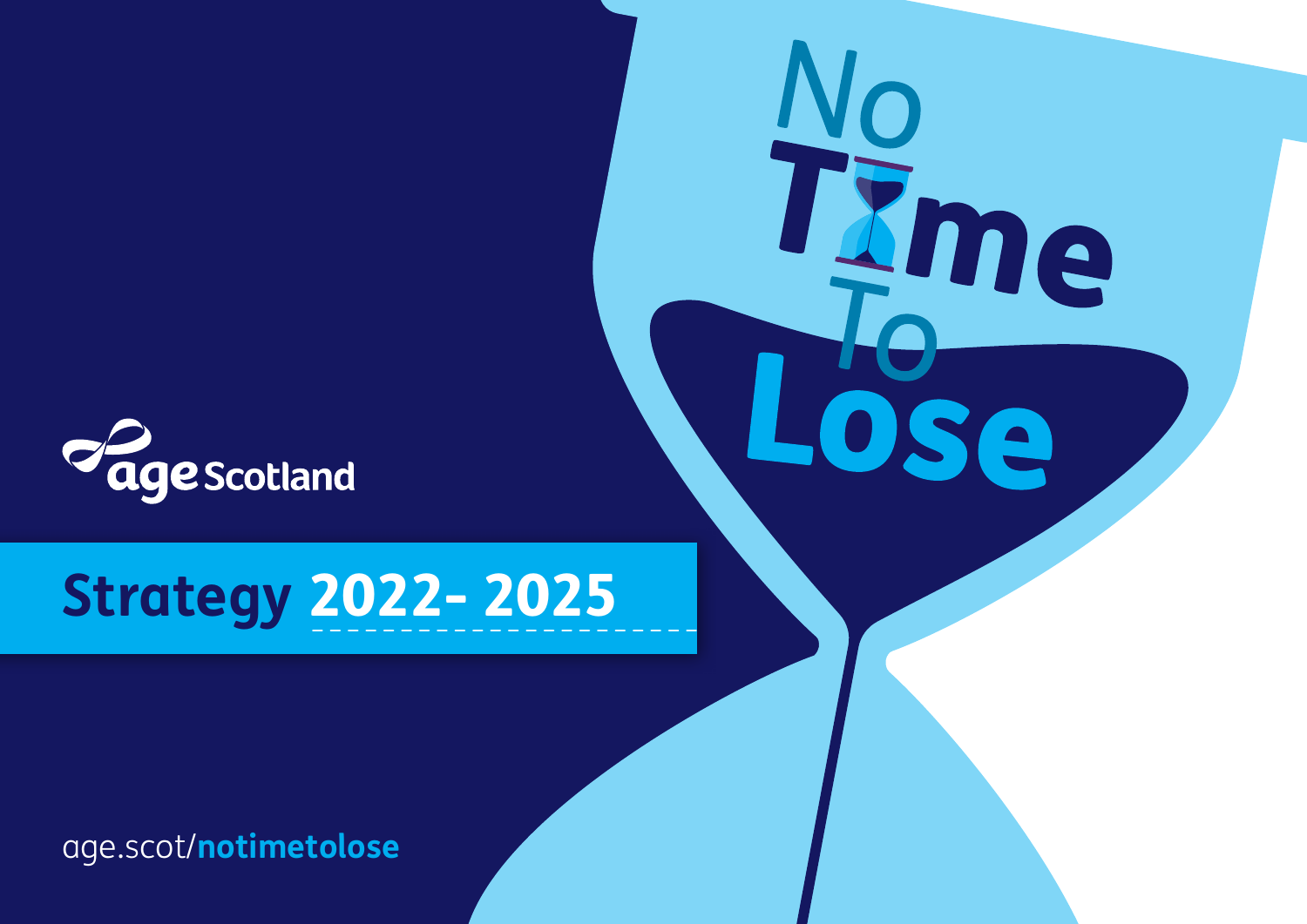

# Our vision

**We** inspire older people by encouraging them to realise their opportunities and overcome the challenges of later life

We **involve** older people by connecting and engaging with them through our networks and enabling them to participate in groups and their communities

We **empower** older people by helping them obtain valuable and accessible information and advice to help them understand their rights, make informed choices and access appropriate support

We **influence** others by promoting understanding of older people's rights and interests, and shape and build support for reforms to the law, policy and practice



# Introduction

## **Age Scotland is the national charity for older people.**

We work to improve the lives of people over the age of 50 and promote their rights and interests. We want Scotland to be the best place in the world to grow older.

Together, we can make that happen.

Our refreshed strategy sets out eight key ambitions we want to achieve over the next three years.

## We have three strategic aims:

## Our vision

is a Scotland which is the best place in the world to grow older

## Our mission

 is to **inspire**, **involve** and **empowe**r older people in Scotland, and **influence** others, so that people enjoy better later lives

**Campaigning and influencing**

**Providing information, advice and friendship - including our free confidential national helpline, information guides and friendship line**

**Supporting and enabling older people's community groups**

**Promoting age friendly workplaces and communities** 

**Delivering health and wellbeing programmes**

*We help older people be as well as they can be*

*We promote positive views of ageing and later life*

*We tackle loneliness and isolation*

TXme

## Our activities include: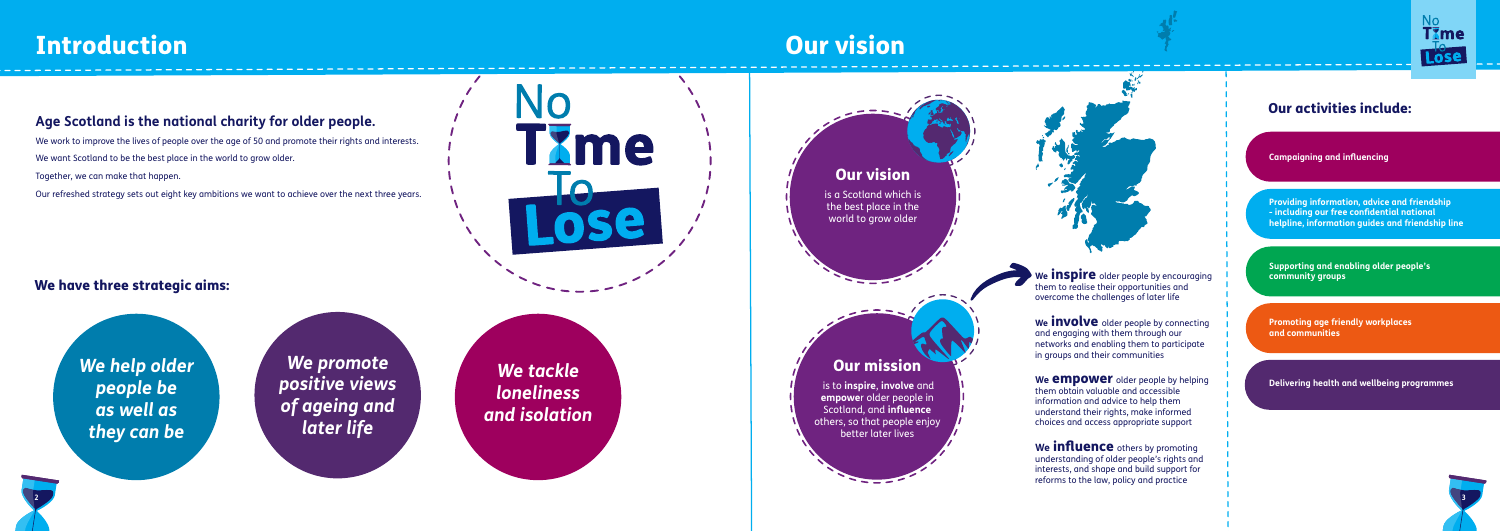

# Our approach

Older people and our teams delivering services on the ground are at the heart of everything we do. We wanted to ensure that our strategy was informed by the experiences of the people we support and driven by data. We embarked on a journey of discovery to truly understand the challenges older people are facing in Scotland and the issues that are important to them.

Our Big Survey consulted with over 3,500 older people, we spoke with Older People's Champions across Scotland's local authorities and we engaged with the Scottish Ethnic Minority Older People Forum, our regional ambassadors, trustees and member groups.

We were able to draw on the experience of our teams across the charity who engage with older people day in day out during two interactive two-day staff engagement sessions. This included data and insight from our helpline, training, policy, dementia and community development teams.



**Local authority Older People's Champions**



**In addition, recognising the need for robust monitoring and evaluation processes, we worked with Evaluation Support Scotland to strengthen this across the charity. We have created a logic model that demonstrates how our services and activities contribute to our long-term organisational outcomes:**

# Age Scotland logic model

Helpline for older people and families

#### **Organisational outcomes** We contribute to these

### **Short-term outcomes**

We typically measure these types of things to show our contribution

**Type of activities** we deliver across Age Scotland

Information, advice and resources

Community development

Training and support for employers and employees

Policy influencing activities/ gathering evidence

Health and wellbeing programmes and training

- feel better about themselves
- are better able to access the support they need
- participate more (community/ physical activities)
- feel more supported
- are better able to plan for the future
- are more confident to participate with ideas/skills
- are more financially and materially secure
- feel they have more of a voice
- are able to be better supported by family and carers

#### **We:**

- better understand the issues facing older people (rights, needs, barriers)
- **•** are better able to identify people who need support
- better meet older people's needs
- create policy that better reflects the needs of older people

**Who** we do these activities with

Older people

Families, carers, friends

**Employers** 

People who deliver services

Other community groups

Policy makers, decision makers

- better understand the issues for older people
- reach more people who need our support
- are seen as a credible voice on older people's issues

#### **Partners:**

(services, employers, professionals, older people's groups, politicians/ decision makers)

#### **Older people:**

#### **Wider society:**

- is more aware of issues facing older people
- treats older people with respect

#### **Older people:**

- are more able to influence change
- have improved health and wellbeing
- have increased participation in society
- feel more connected
- have increased independence
- $\bullet$  are more secure
- **•** face fewer inequalities

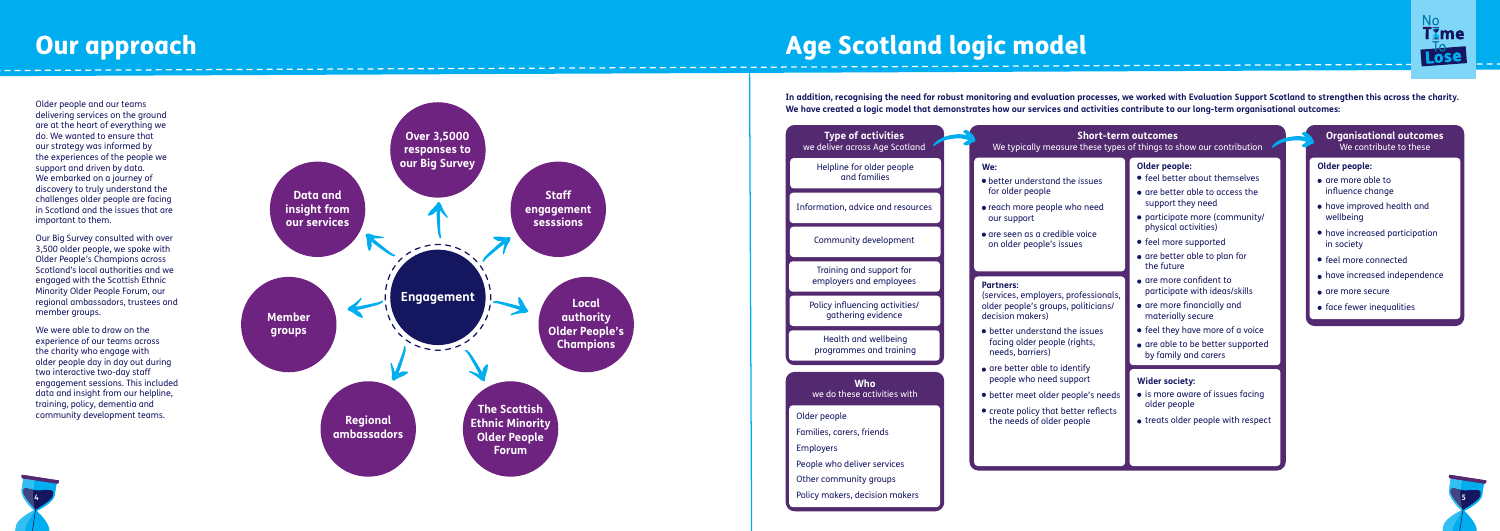

Our older population is large, diverse and growing at a faster rate than the rest of the UK.

150,000 pensioners **live in relative poverty** and more than **live in persistent poverty** 



There are more than 2 million people over the age of 50, making up 40% of the total Scottish population, and this age group is predicted to increase substantially over the coming years. This would mean that over the next two decades a quarter of the population will be aged 65 and over and there will be a 70% increase in the number of people over 75 years old.

**A quarter** of older people feel financially squeezed by bills





200,000 older people **go at least a week without seeing or hearing from anyone** 

# 100,000

older people **say they feel lonely all or most of the time**

# Over half

of older people say **the Covid-19 pandemic has made them feel lonelier** 





-------

# Challenges facing older people



34%

of older people in Scotland **feel that life is getting worse for them**

**Our research and engagement work identified key challenges older people are facing and the issues that are important to them. Our strategy seeks to address these.**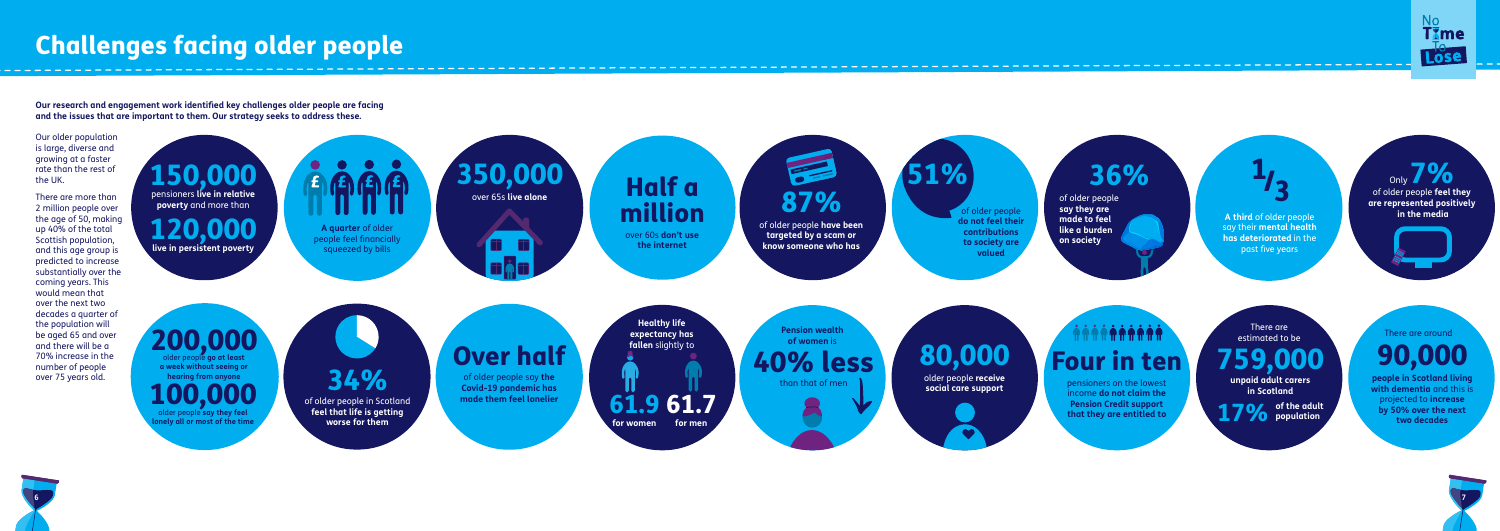**9**

# Our ambitions for 2022-25

# Our values & themes

#### **Campaign & influence**

Influence policy and practice by amplifying the voices of our older people

#### **Provide information & advice**

Improve health and wellbeing outcomes for older people

Grow our services to ensure older people know who to turn to and have access to impartial and reliable information and advice

> Be the best employer we can, where staff and volunteers feel valued and supported

#### **Friendship**





Expand our friendship services to ensure all older people in Scotland have someone to talk to

#### **Promote age-friendly workplaces & communities**

Create more age-inclusive communities and working environments where older people are valued, and their needs are increasingly met

#### **Health & wellbeing**

#### **People & culture**

## Dementia

Central to our strategy, is the vital work that we do with people affected by dementia. With the number of people in Scotland living with dementia increasing, we believe they are in the best position to influence change. Bringing people with lived experience together, we will raise awareness, improve policy and practice and support the growth of dementia friendly communities.

## Diversity and inclusion

Older people are not a homogenous group. Our work is as diverse as those we support.

To broaden our support by 2025, we are committed to engaging with older ethnic minority and LGBTQ+ communities, allowing us to expand our reach and work in partnership with other organisations to understand and address the specific inequalities they face.

Equally, we are committed to providing an inclusive culture for our teams and volunteers.

## **Technology**

We will embrace technology across the charity and explore innovative ways to deliver our services.

## Working in partnership

We know that we can't deliver our ambitions on our own and will continue to build long-term, mutually beneficial partnerships with organisations who share our goals to help older people in Scotland.

## Environment

We are committed to sustainable, ethical and environmental practices. We will operate our charity in a way that strives to better protect our environment for today and future generations.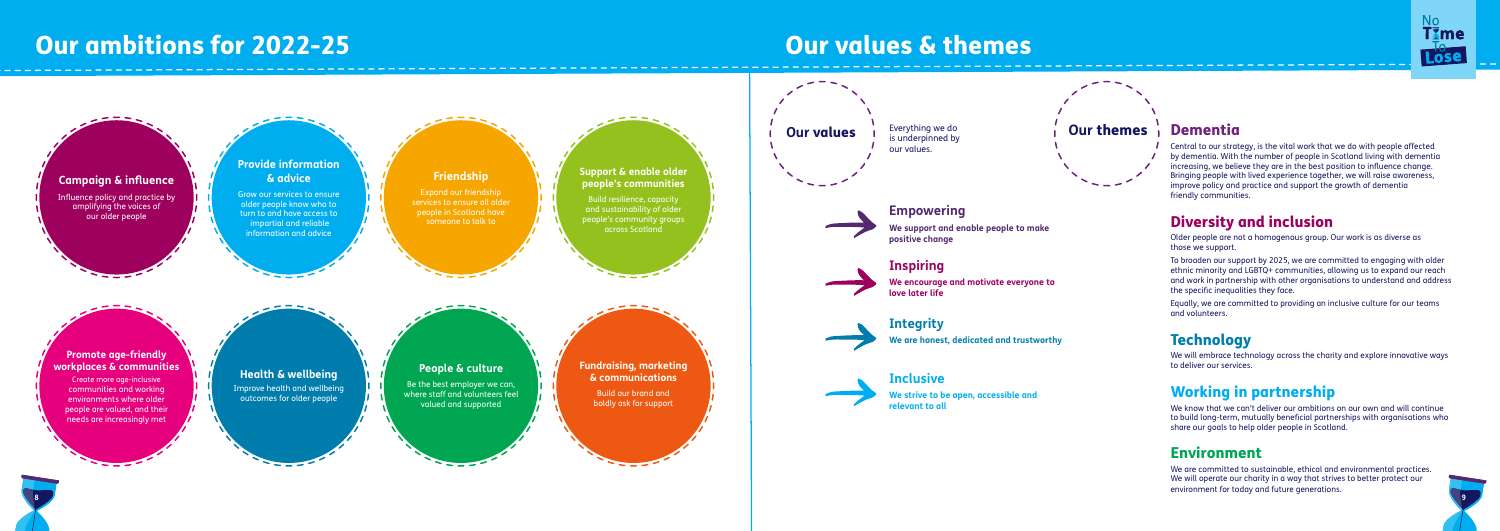

**Influence policy and practice by amplifying the voices of our older people**

#### **How we will achieve this:**

• Use lived experience

- Gather data and insight from our services to inform our influencing work
- Consult widely with Scottish Government, public bodies, third sector interfaces and relevant organisations to ensure matters that are important to older people are highlighted

**Grow our services to ensure older people know who to turn to and have access to impartial and reliable information and advice** 

#### **How we will achieve this:**

- Work in partnership to increase referrals to our services
- Collaborate with organisations to ensure high quality information and signposting to other relevant services
- Review our audiences and the channels in which we deliver information and advice
- Explore the use of technology to ensure we stay relevant

**Expand our friendship services to ensure all older people in Scotland have someone to talk to**

#### **How we will achieve this:**

- Work in partnership to increase referrals to the friendship line and community connecting
- Explore new innovative ways to deliver friendship, for example friendship circles
- Explore the use of technology to ensure we stay relevant





# **Friendship**

**Provide information & advice**

**Build resilience, capacity and sustainability of older people's community groups across Scotland**

#### **How we will achieve this:**

- Grant programmes with a focus relevant to need
- Support and enable the safe return of older people's groups post lockdown restrictions
- Develop new relationships with older people who we may not have engaged in the past and who are currently under-represented
- Grow membership using a community development approach
- Enhance our profile and build advocacy with key audiences
- Bring our work and the needs of older people to life and demonstrate impact
- Invest in the promotion of our services with a focus on lonely and isolated older people and those living in poverty
- Diversify and grow fundraising income with a focus on increasing unrestricted income from individual giving, corporate, and community fundraising and charitable trusts
- Equip and enable staff to become ambassadors for Age **Scotland**

## **Support & enable older people's communities**

# **Campaign & influence**



**Create more age-inclusive communities and working environments where older people are valued, and their needs increasingly met**

# **Page** Scotland **People & culture**

#### **How we will achieve this:**

- Deliver age-inclusive workshops to companies and community groups
- Support older workers in their transition to retirement
- Provide consultancy support to organisations to accelerate their achievement of age inclusion
- Sustain our dementia training offering
- Continue the legacy of Life Changes Trust

#### **Improve health and wellbeing outcomes for older people**

#### **How we will achieve this:**

- Create and deliver activities, programmes, campaigns and projects that promote healthy active ageing
- Develop evidence-based messages by collaborating with partner organisations and a panel of 'experts'
- Adopt an inclusive approach and develop a programme of tailored wellbeing support interventions
- Influence policy and practice at a local and national level
- Continue to grow support for the older people's sport and social club model and secure funding for the project
- Work in partnership with Luminate, Scotland's creative ageing organisation



**Be the best employer we can, where staff and volunteers feel valued and supported**

#### **How we will achieve this:**

- Adopt the Scottish Government's Fair Work Convention
- Foster an inclusive, diverse, supportive and flexible working environment

#### **Build our brand and boldly ask for support**

#### **How we will achieve this:**

## **Promote age-friendly workplaces & communities**

# **Health & wellbeing**

## **Fundraising, marketing & communications**

# Our ambitions

**10**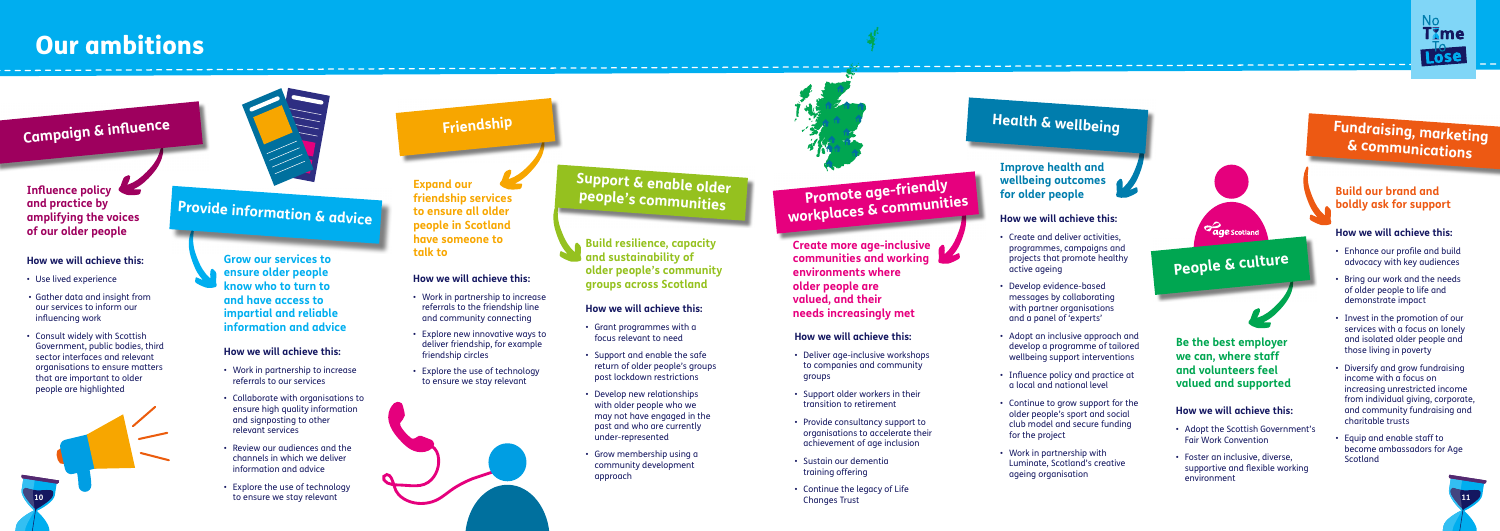**13**

# Measuring success

To achieve all our ambitions for older people in Scotland will require strong governance and leadership, a flexible, diverse, inclusive and supportive culture, alongside a sustainable financial model.





A sustainable financial model A flexible, diverse, inclusive and supportive culture

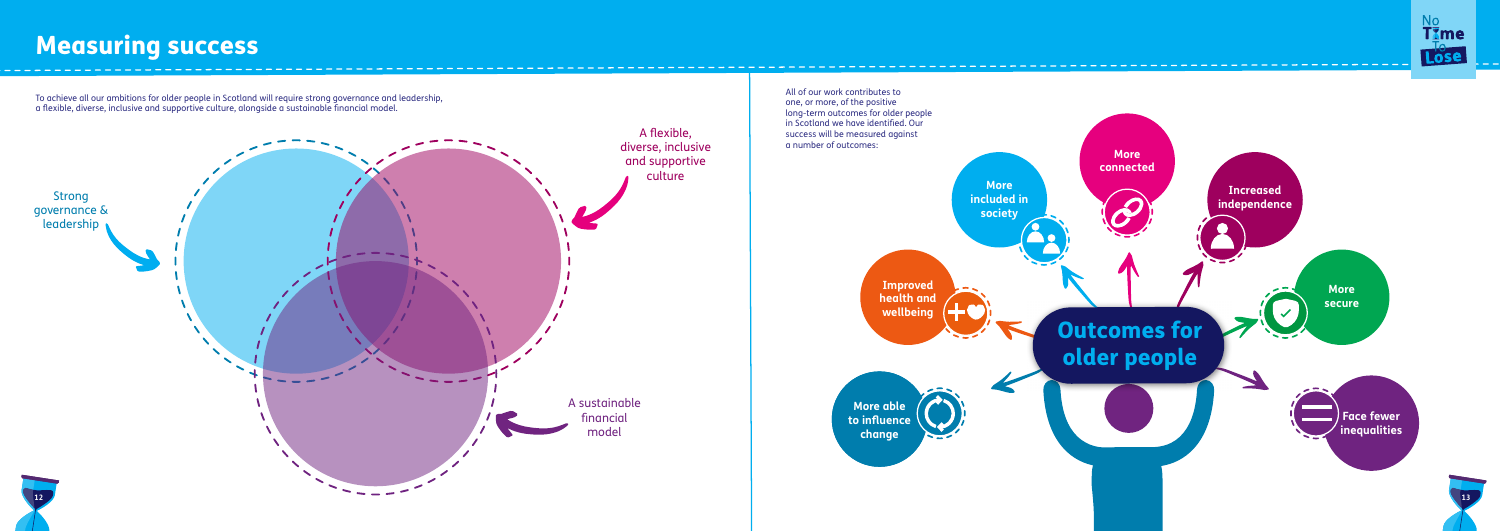Our work contributes to the **Scottish Government's National Performance Framework**  which aims to create a more successful country, give opportunities to all people living in Scotland, increase the wellbeing of people living in Scotland, create sustainable and inclusive growth, reduce inequalities and give equal importance to economic, environmental and social progress.

#### **We contribute to the following national outcomes to ensure that people in Scotland:**





# Contributing to national performance

live in communities that are inclusive, empowered, resilient and safe





grow up loved, safe and respected so that they realise their full potential



value, enjoy, protect and enhance their environment



are well educated, skilled and able to contribute to society



are creative and their vibrant and diverse cultures are expressed and enjoyed widely



have thriving and innovative businesses, with quality jobs and fair work for everyone



are healthy and active

respect, protect and fulfil human rights and live free

from discrimination

tackle poverty by sharing opportunities, wealth and power more equally



**Goal 1**: End poverty in all its forms everywhere



**Goal 2:** End hunger, achieve food security and improved nutrition and promote sustainable agriculture







**Goal 3:** Ensure healthy lives and promote wellbeing for all at all ages



**Goal 4:** Ensure inclusive and equitable quality education and promote lifelong learning opportunities for all



**Goal 5:** Achieve gender equality and empower all women and girls

**Goal 8:** Promote sustained, inclusive and sustainable economic growth, full and productive employment and decent work for all

**Goal 9:**  Build resilient infrastructure, promote inclusive and sustainable industrialization and foster innovation

**Goal 10:** Reduce inequality within and among countries





**Goal 11:** Make cities and human settlements inclusive, safe, resilient and sustainable



**Goal 16:**  Promote peaceful and inclusive societies for sustainable development, provide access to justice for all and build effective, accountable and inclusive institutions at all levels



**Goal 17:** Strengthen the means of implementation and revitalize the global partnership for sustainable development

We also make a significant contribution to the outcomes of specific **Scottish Government's stategic frameworks for action:**

**• A Fairer Scotland for Older People**

**• A Connected Scotland:** our strategy for tackling social isolation and loneliness and building stronger social connections

The Scottish Government has identified key public health priorities and believes that in a vibrant, modern Scotland it should be possible for everyone to be as healthy as they can be - we agree.

#### **We align our work to these public health priorities:**

- 
- 
- 
- 

• A Scotland where we live in vibrant, healthy and safe places and communities

• A Scotland where we have good mental wellbeing

• A Scotland where we have a sustainable, inclusive economy with equality of outcomes for all

• A Scotland where we eat well, have a healthy weight and are physically active

We embrace the **United Nations Sustainable Development Goals and work towards these goals:**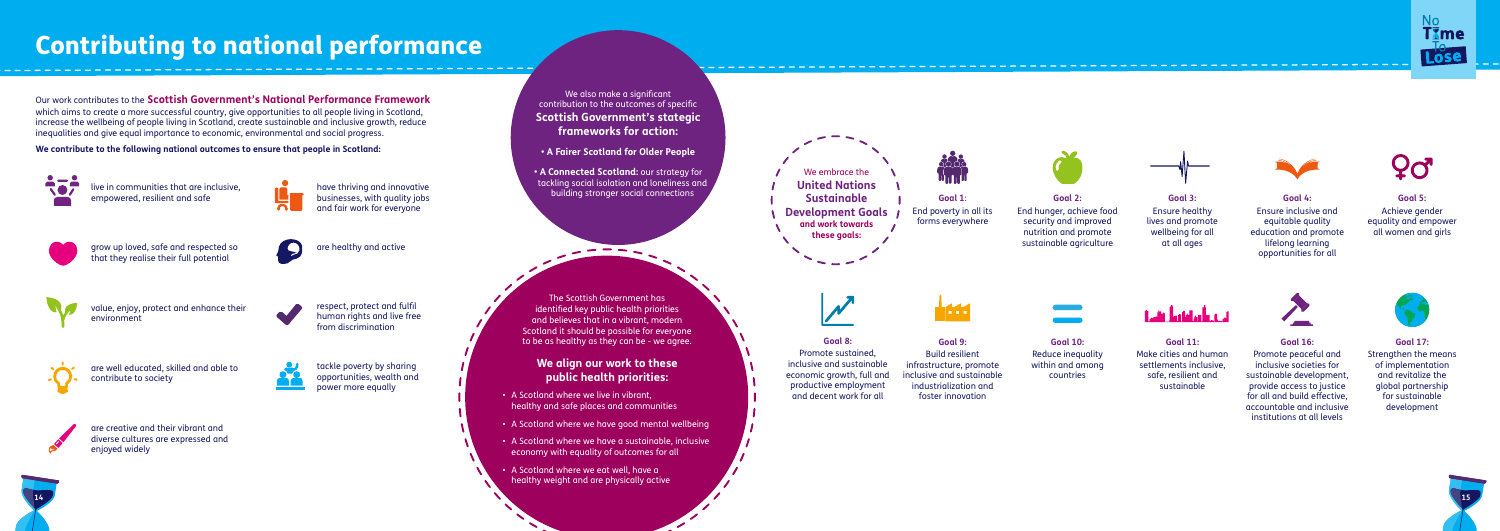



**We know what we want to achieve for older people in Scotland over the next three years.** 

**But we can't do it alone.**

**Together, we can make a difference.**

## How you can support us

#### Volunteer

We have a variety of volunteering opportunities from our friendship line to our age-inclusive workshops and everything in between.



#### Fundraise

Get active and help raise vital funds to support our work. Participants can take part in all kinds of challenges such as sky diving, the Edinburgh Marathon, knitting small hats for the Big Knit and much more.



## Make a donation

No matter how small or large, donations make a massive difference.

#### Sign up to our newsletter

Our regular newsletters by email contain details of our campaigns, services and how you can support our work.

#### Follow us on social media

Our social media channels are a great way to keep up to take with our work and issues that affect older people.



## **There are lots of ways to get involved:**



## **Online:** www.age.scot/donate



**To donate £5 TEXT:** AGESCOTGIVE *Texts will cost the donation amount plus one standard network rate message, and you'll be opting into hearing more from us. If you would like to donate but don't wish to hear more from us, please text AGESCOTGIVENOINFO instead.*

**Post:** Freepost RSBS-KEHC-GBBC, Age Scotland, Edinburgh, EH9 1PR